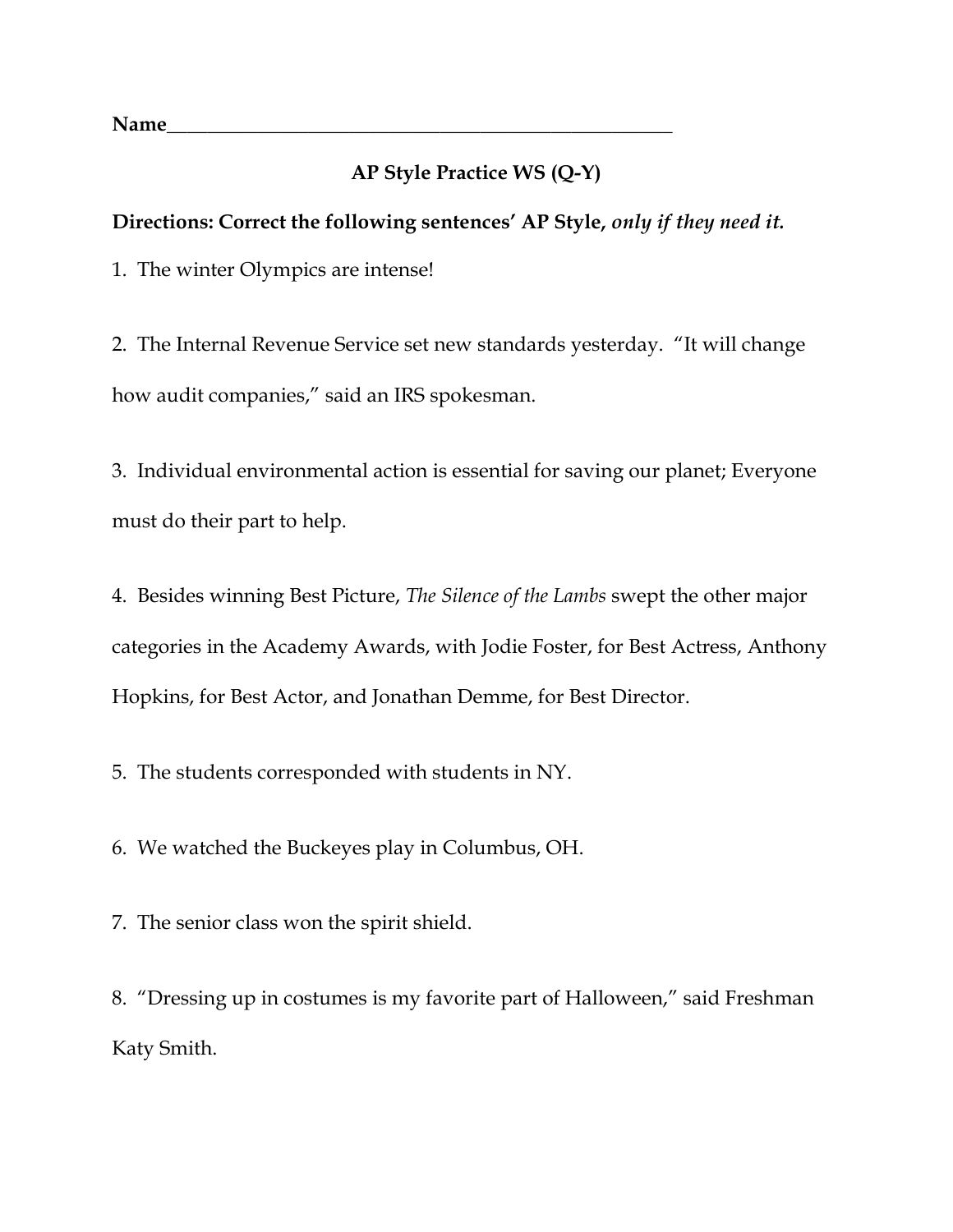9. Only juniors and seniors can take the class.

10. Crestwood's principal Arden Sommers attended the rivalry game.

11. "I loved watching them win!" exclaimed principal Sommers.

12. September 11, 2001 is a day the United States will never forget.

13. After the Olympic Games, the United States swimmers became really popular.

14. This is the second time that Bradford has been elected Vice President of student council.

15. The students in Pop. Culture completed a research project on the 1950s.

16. She wore a '70's style outfit to school.

\*Review AP Style

18. The guest speaker had a profound affect on the class.

19. There are new Science and History classes being offered this year.

20. She hopes to go on and complete her BA in English.

21. Students must have a 3.5 GPA or higher to be inducted.